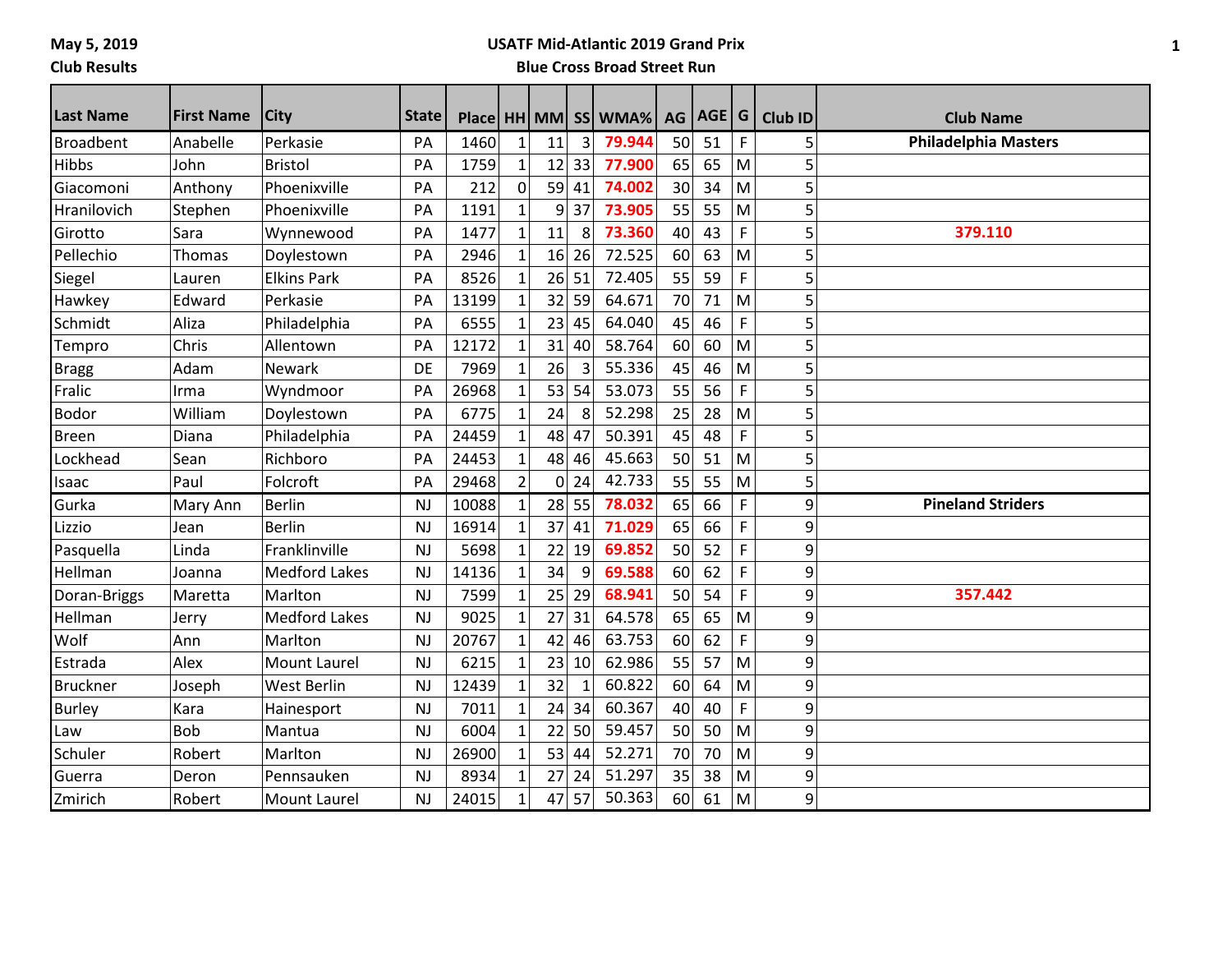#### **USATF Mid-Atlantic 2019 Grand Prix**

| Sery            | Jim            | Clarksboro             | <b>NJ</b> | 218   | 0              | 59             | 49             | 87.573 | 55 | 57 | M  | 14 | <b>South Jersey Athletic Club</b>     |
|-----------------|----------------|------------------------|-----------|-------|----------------|----------------|----------------|--------|----|----|----|----|---------------------------------------|
| Cardoso         | Marco          | Sayreville             | <b>NJ</b> | 192   | $\overline{0}$ | 59             | 22             | 80.208 | 45 | 46 | M  | 14 |                                       |
| Kolesar         | Dana           | Media                  | PA        | 672   | $\mathbf{1}$   | 6              | $\overline{3}$ | 76.836 | 35 | 39 | F. | 14 |                                       |
| Rigley          | Randy          | Franklinville          | <b>NJ</b> | 2227  | $\mathbf{1}$   | 14             | 16             | 76.100 | 65 | 65 | M  | 14 |                                       |
| Ropka           | Jennifer       | Cherry Hill            | <b>NJ</b> | 2710  | $\mathbf{1}$   | 15             | 46             | 74.967 | 50 | 51 | F. | 14 | 395.683                               |
| <b>McCalley</b> | Katherine      | Haddonfield            | <b>NJ</b> | 1187  | $\mathbf{1}$   | $\overline{9}$ | 35             | 73.365 | 40 | 40 | F  | 14 |                                       |
| <b>Barker</b>   | <b>Bruce</b>   | Haddonfield            | <b>NJ</b> | 818   | $\mathbf{1}$   | 7              | 18             | 69.589 | 40 | 44 | M  | 14 |                                       |
| Verderame       | Emily          | Haddonfield            | <b>NJ</b> | 1757  | $\mathbf{1}$   | 12             | 33             | 68.022 | 25 | 26 | F  | 14 |                                       |
| Mann            | Charles        | Cherry Hill            | <b>NJ</b> | 3655  | $\mathbf{1}$   | 18             | 11             | 62.439 | 45 | 49 | M  | 14 |                                       |
| Monforto        | Kathleen       | <b>Laurel Springs</b>  | <b>NJ</b> | 6801  | 1              | 24             | 11             | 61.493 | 40 | 42 | F  | 14 |                                       |
| Koniges         | Frank          | Haddonfield            | <b>NJ</b> | 12520 | $\mathbf{1}$   | 32             | 8              | 61.342 | 65 | 65 | M  | 14 |                                       |
| Tamburello      | Anthony        | Glassboro              | <b>NJ</b> | 3207  | $\mathbf{1}$   | 17             | 11             | 60.678 | 40 | 44 | M  | 14 |                                       |
| Reinhart        | Richard        | Philadelphia           | PA        | 19927 | $\mathbf{1}$   | 41             | 38             | 58.495 | 70 | 70 | M  | 14 |                                       |
| Hamilton        | <b>Brandon</b> | <b>Haddon Township</b> | <b>NJ</b> | 12508 | $\mathbf{1}$   | 32             | $\overline{7}$ | 53.917 | 50 | 51 | M  | 14 |                                       |
| Johnson         | Lisa Rose      | Absecon                | <b>NJ</b> | 29159 | $\mathbf{1}$   | 59             | 28             | 43.331 | 40 | 42 | F  | 14 |                                       |
| Enfield         | Ronald         | Cherry Hill            | <b>NJ</b> | 33725 | 2              | 29             | 41             | 41.231 | 70 | 73 | M  | 14 |                                       |
|                 |                |                        |           |       |                |                |                |        |    |    |    |    |                                       |
| Gandolfo        | Maria          | <b>Haddon Heights</b>  | <b>NJ</b> | 34054 | $\overline{2}$ |                | 36 32          | 38.618 | 55 | 56 | F. | 14 |                                       |
| <b>Brangan</b>  | Michelle       | Mullica Hill           | <b>NJ</b> | 358   | $\mathbf{1}$   | $\overline{2}$ | 38             | 88.558 | 45 | 49 | F. | 25 | <b>Pike Creek Valley Running Club</b> |
| Hodge           | <b>Brenda</b>  | York                   | PA        | 338   | $\mathbf{1}$   | $\overline{2}$ | 23             | 86.882 | 45 | 47 | F  | 25 |                                       |
| DiGennaro       | Mike           | Wilmington             | DE        | 45    | $\overline{0}$ | 53             | 47             | 84.382 | 40 | 40 | M  | 25 |                                       |
| Farquhar        | Bill           | Newark                 | DE        | 219   | 0              | 59             | 50             | 83.008 | 50 | 51 | M  | 25 |                                       |
| Cauller         | Gregory        | York                   | PA        | 811   | 1              | 7              | 15             | 79.356 | 55 | 59 | M  | 25 | 422.186                               |
| Lounsbury       | Leah-Kate      | Newark                 | DE        | 485   | 1              | 4              | 21             | 76.871 | 30 | 32 | F. | 25 |                                       |
| Wiechecki       | David          | Wilmington             | DE        | 999   | $\mathbf{1}$   | 8 <sup>1</sup> | 33             | 76.416 | 55 | 57 | M  | 25 |                                       |
| Cutrona         | Matthew        | Wilmington             | DE        | 473   | $\mathbf{1}$   | 4              | 11             | 75.435 | 45 | 48 | M  | 25 |                                       |
| Thiel-Poblotzki | Martina        | Middletown             | DE        | 4382  | $\mathbf{1}$   | 19             | 38             | 74.006 | 50 | 54 | F  | 25 |                                       |
| Shilling        | Adam           | Wilmington             | DE        | 854   | $\mathbf{1}$   | 7              | 35             | 69.864 | 45 | 45 | M  | 25 |                                       |
| Crispin         | Keith          | Bear                   | DE        | 1566  | $\mathbf{1}$   | 11             | 43             | 69.858 | 50 | 52 | M  | 25 |                                       |
| Sweigart        | Dirk           | Wilmington             | DE        | 4374  | $\mathbf{1}$   | 19             | 37             | 67.030 | 55 | 59 | M  | 25 |                                       |
| Consiglio-Ward  | Loretta        | Wilmington             | DE        | 10281 | $\mathbf{1}$   | 29             | 11             | 66.081 | 50 | 54 | F  | 25 |                                       |
| Herman          | Gerald         | Wilmington             | DE        | 31940 | $\overline{2}$ | 11             | 53             | 48.250 | 75 | 75 | M  | 25 |                                       |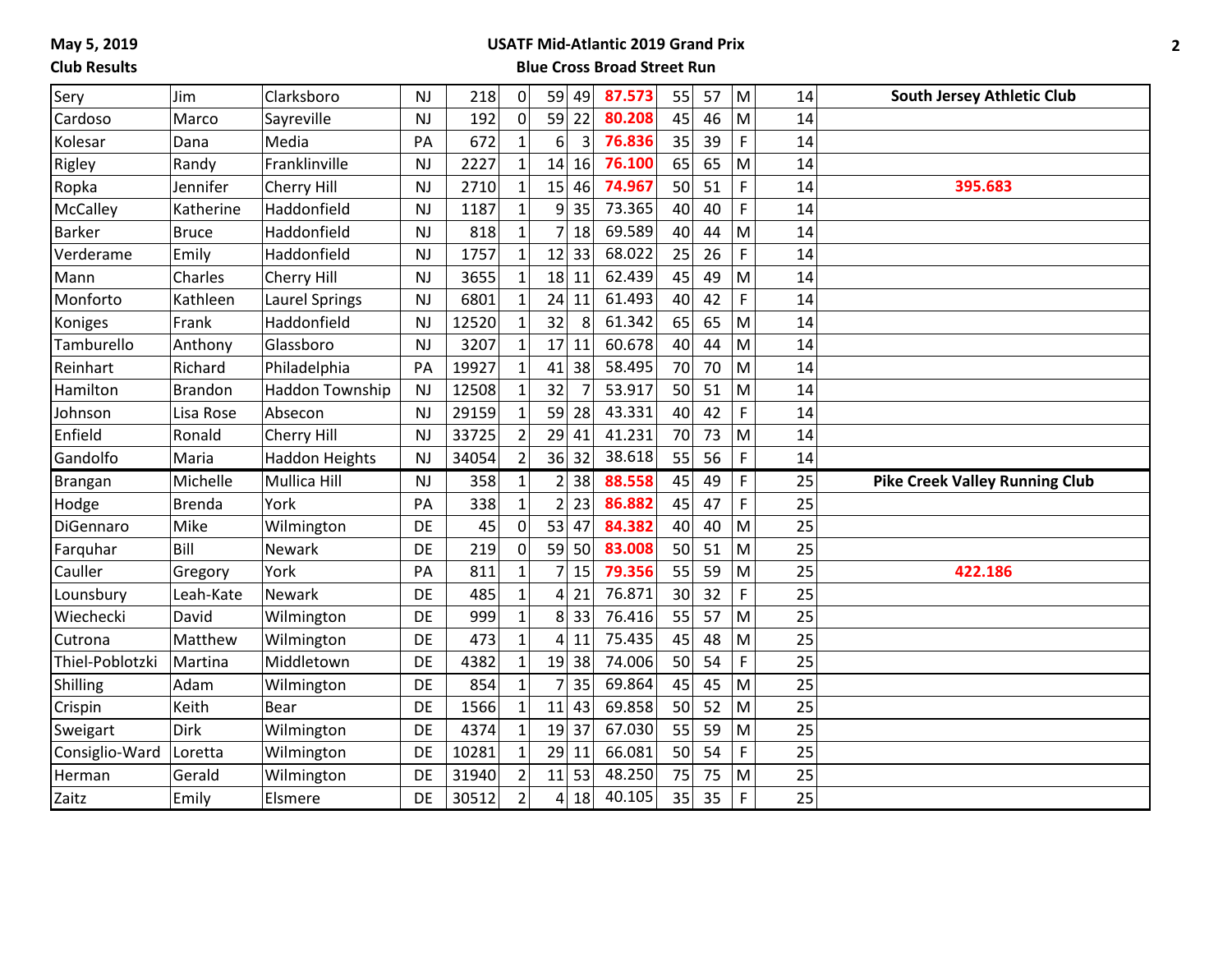#### **USATF Mid-Atlantic 2019 Grand Prix**

**Club Results**

| Dougherty | Christopher   Penn Valley |                 | PA        | 1412              |                |                 | 10 48     | 70.763 |                 | 50 52        | l M | 28 | <b>Bryn Mawr Running Club</b>         |
|-----------|---------------------------|-----------------|-----------|-------------------|----------------|-----------------|-----------|--------|-----------------|--------------|-----|----|---------------------------------------|
| Craig     | Vincent                   | Brvn Mawr       | PA        | 1212 <sub>1</sub> |                |                 | 9 45      | 70.609 | 50              | 50           | l M | 28 |                                       |
| Chan      | l Ed                      | <b>Broomall</b> | PA        | 1520              | 1 <sup>1</sup> |                 | 11 26     | 69.529 |                 | $50 \mid 51$ | M   | 28 | 210.901                               |
| Mullen    | Nace                      | Philadelphia    | PA        | 7924              |                | 251             | <b>59</b> | 63.850 | 60 l            | 62           | M   | 28 |                                       |
| Taylor    | Kenneth                   | Ardmore         | PA        | 7712              |                | 25 <sub>1</sub> | 40        | 55.584 | 45              | 46           | м   | 28 |                                       |
| Castner   | Keith                     | Harleysville    | <b>PA</b> | 214               | 0              | 59              | 47        | 74.631 | 35 <sub>1</sub> | 37           | M   | 55 | <b>Rosemont Running Club - 74.631</b> |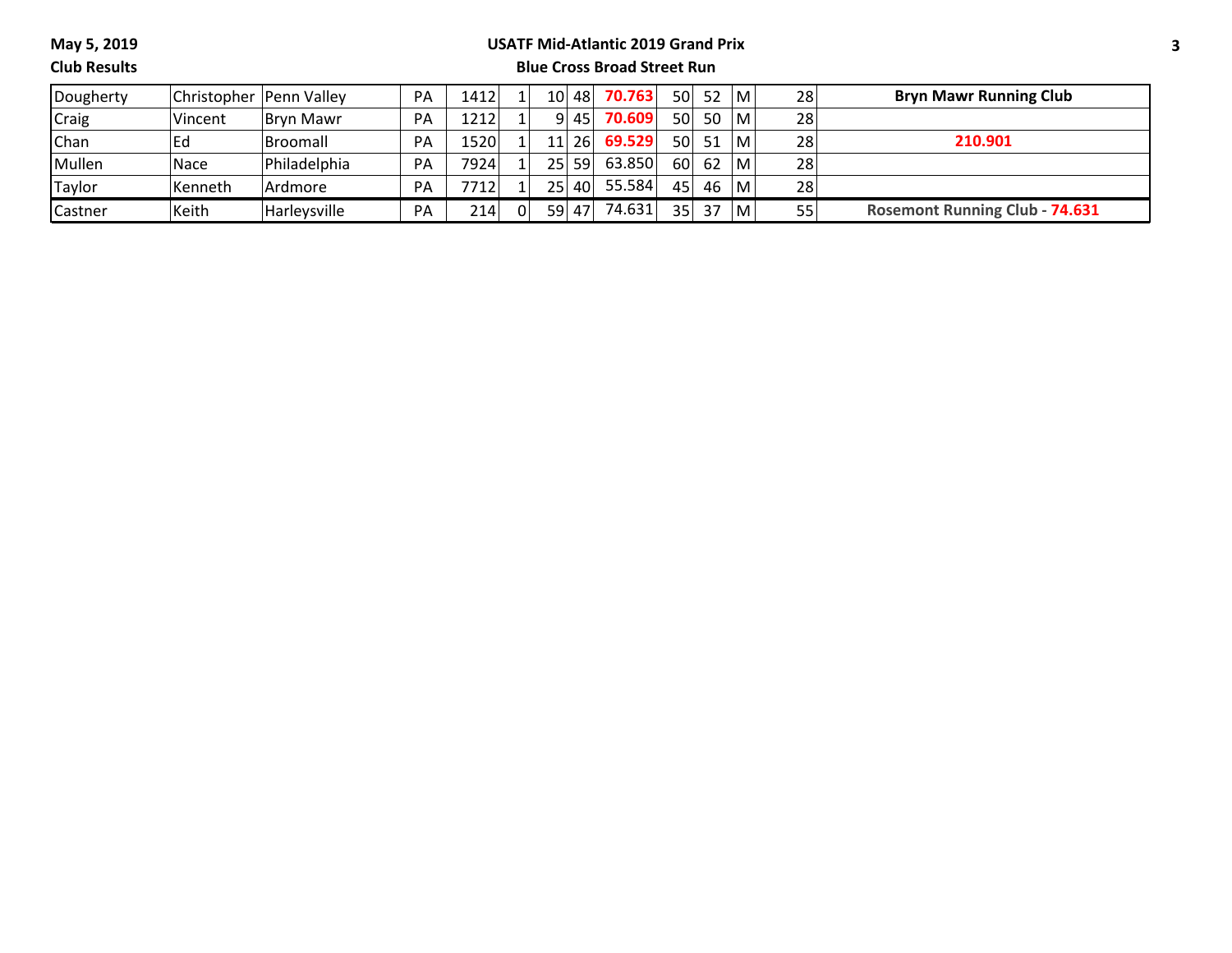#### **Club Results**

#### **USATF Mid-Atlantic 2019 Grand Prix**

| <b>Dykes</b>  | Gene         | Bala Cynwyd            | PA        | 484   | $\mathbf 1$  | 4              | 21             | 93.447 | 70 | 71 | M           | 81 | <b>Greater Philadelphia TC</b> |
|---------------|--------------|------------------------|-----------|-------|--------------|----------------|----------------|--------|----|----|-------------|----|--------------------------------|
| <b>Barbee</b> | Kenneth      | Philadelphia           | PA        | 134   | $\pmb{0}$    | 57             | 36             | 89.323 | 50 | 55 | M           | 81 |                                |
| <b>Butler</b> | <b>Brock</b> | <b>Chester Springs</b> | PA        | 23    | $\mathbf 0$  | 52             | 13             | 87.552 | 40 | 41 | M           | 81 |                                |
| Harte         | Tim          | Coatesville            | PA        | 141   | $\pmb{0}$    | 57             | 56             | 85.731 | 50 | 51 | M           | 81 |                                |
| Folzer        | Sandra       | Philadelphia           | PA        | 19584 | $\mathbf{1}$ | 41             | 6              | 85.443 | 75 | 79 | $\mathsf F$ | 81 | 441.496                        |
| Mazo          | Daniel       | Bala Cynwyd            | PA        | 284   | $\mathbf{1}$ | $\mathbf{1}$   | 24             | 83.795 | 55 | 55 | M           | 81 |                                |
| Boyer         | Linda        | North Wales            | PA        | 3566  | $\mathbf{1}$ | 17             | 58             | 82.877 | 60 | 61 | $\mathsf F$ | 81 |                                |
| Jennings      | Thomas       | Ft Washington          | PA        | 4078  | $\mathbf{1}$ | 19             | $\overline{3}$ | 80.498 | 75 | 75 | M           | 81 |                                |
| Forde         | Kevin        | Philadelphia           | PA        | 502   | $\mathbf{1}$ | 4              | 30             | 79.767 | 55 | 55 | M           | 81 |                                |
| Armstrong     | Scott        | Pottstown              | PA        | 572   | $\mathbf 1$  | 5 <sup>1</sup> | 19             | 79.485 | 55 | 56 | M           | 81 |                                |
| Dechnik       | Michael      | Skippack               | PA        | 349   | $\mathbf{1}$ | 2              | 33             | 78.737 | 50 | 50 | M           | 81 |                                |
| O'Connor      | Dennis       | Philadelphia           | PA        | 92    | $\pmb{0}$    | 56             | 18             | 78.182 | 30 | 32 | M           | 81 |                                |
| <b>Becker</b> | John         | Philadelphia           | PA        | 150   | $\pmb{0}$    |                | 58 17          | 77.867 | 40 | 40 | M           | 81 |                                |
| Montini       | Paul         | Huntingdon Valley      | PA        | 455   | $\mathbf{1}$ | 3 <sup>1</sup> | 54             | 77.726 | 50 | 51 | M           | 81 |                                |
| Smith         | Andrew       | Philadelphia           | PA        | 326   | $\mathbf{1}$ | 2 <sup>1</sup> | 11             | 76.575 | 45 | 46 | M           | 81 |                                |
| Smith         | Tyson        | Philadelphia           | PA        | 332   | $\mathbf{1}$ | $\overline{2}$ | 19             | 76.411 | 45 | 46 | M           | 81 |                                |
| Hatch         | Stanley      | Flourtown              | PA        | 1079  | $\mathbf{1}$ | 9              | $\mathbf{1}$   | 75.900 | 55 | 57 | M           | 81 |                                |
| Dunn          | Jackie       | Philadelphia           | PA        | 614   | $\mathbf{1}$ | 5 <sup>1</sup> | 38             | 75.724 | 30 | 34 | F           | 81 |                                |
| Assal         | Jim          | Lansdale               | PA        | 8333  | $\mathbf{1}$ | 26             | 34             | 74.779 | 75 | 76 | M           | 81 |                                |
| Simonetti     | <b>Nick</b>  | Perkasie               | PA        | 1804  | $\mathbf{1}$ |                | $12$ 46        | 74.714 | 60 | 61 | M           | 81 |                                |
| Cummins       | Seamus       | Huntingdon Valley      | PA        | 598   | $\mathbf{1}$ | 5 <sup>1</sup> | 32             | 72.660 | 45 | 46 | M           | 81 |                                |
| Sandmeyer     | Rod          | Lower Gwynedd          | PA        | 2724  | $\mathbf{1}$ |                | $15$ 48        | 72.427 | 60 | 62 | M           | 81 |                                |
| Wojciechowski | Anthony      | Philadelphia           | PA        | 460   | $\mathbf{1}$ | 3 <sup>1</sup> | 58             | 72.043 | 40 | 42 | M           | 81 |                                |
| Montini       | Rebecca      | Huntingdon Valley      | PA        | 3535  | $\mathbf{1}$ | 17             | 54             | 71.202 | 45 | 49 | $\mathsf F$ | 81 |                                |
| Kaucher       | Michael      | <b>Haddon Heights</b>  | NJ        | 590   | $\mathbf{1}$ |                | 5 30           | 70.356 | 40 | 42 | M           | 81 |                                |
| Sawyer        | Steve        | Philadelphia           | PA        | 6628  | $\mathbf{1}$ | 23             | 53             | 69.422 | 65 | 68 | M           | 81 |                                |
| Aloyo         | Vincent      | <b>Blue Bell</b>       | PA        | 9731  | $\mathbf{1}$ | 28             | 26             | 68.847 | 70 | 72 | M           | 81 |                                |
| Wise          | Rachel       | <b>North Wales</b>     | PA        | 1889  | $\mathbf 1$  | 13             | 6              | 67.807 | 30 | 33 | F           | 81 |                                |
| Carstens      | Russ         | Wynnewood              | PA        | 4090  | $\mathbf{1}$ | 19             | 5              | 65.058 | 55 | 55 | M           | 81 |                                |
| Martin        | William      | Blackwood              | <b>NJ</b> | 2139  | $\mathbf{1}$ |                | 13 59          | 64.879 | 45 | 47 | M           | 81 |                                |
| Regan         | Cecelia      | Glenside               | PA        | 7343  | $\mathbf{1}$ | 25             | 5              | 64.427 | 45 | 48 | F           | 81 |                                |
| Conn          | Bill         | Berwyn                 | PA        | 1866  | $\mathbf{1}$ | 13             | $\Omega$       | 64.155 | 40 | 44 | M           | 81 |                                |
| Palmer        | Marty        | Hatboro                | PA        | 4722  | $\mathbf 1$  | 20             | 17             | 63.504 | 50 | 54 | M           | 81 |                                |
| Tozer         | Colleen      | Philadelphia           | PA        | 5328  | $\mathbf{1}$ | 21             | 35             | 60.552 | 30 | 31 | F           | 81 |                                |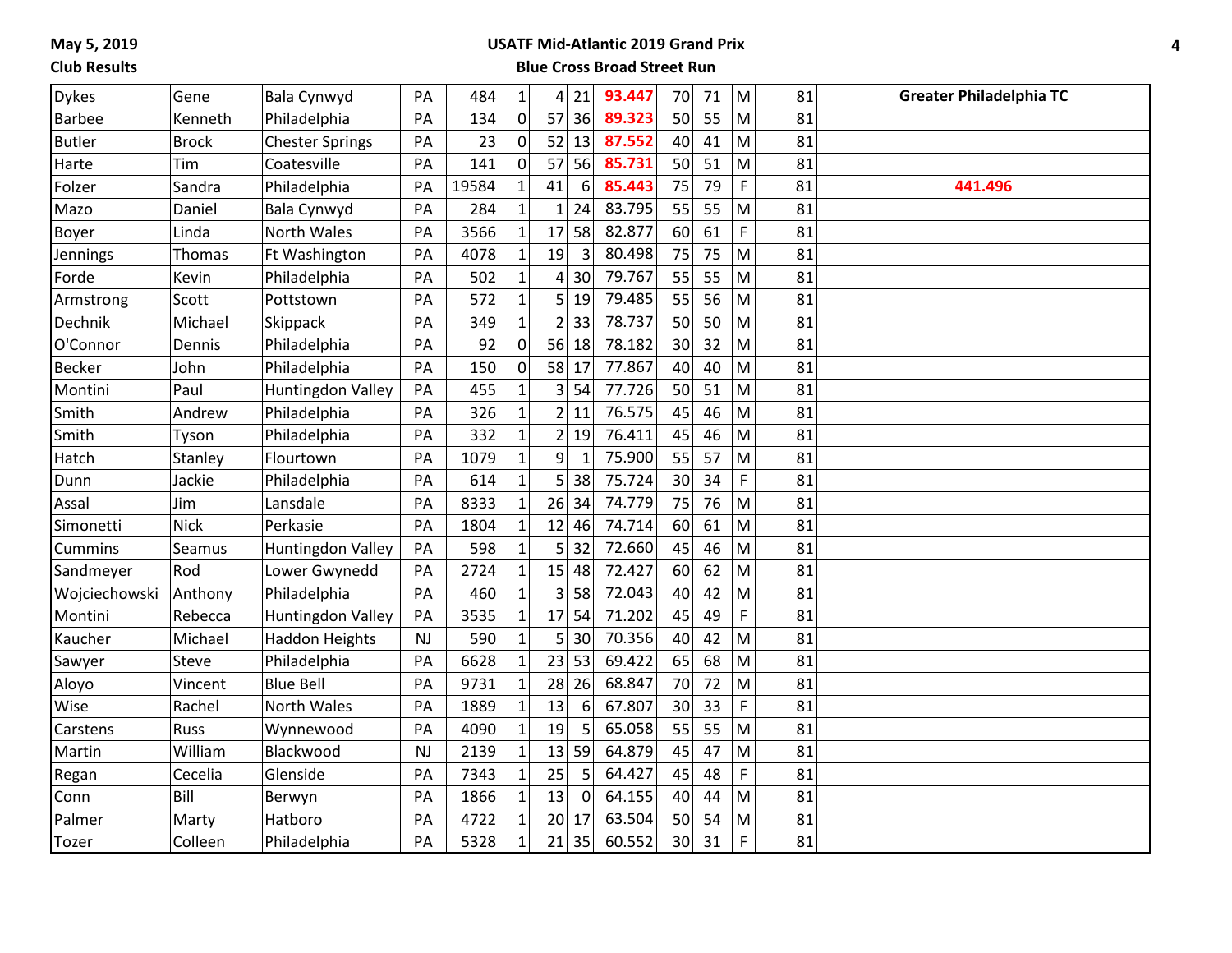#### **USATF Mid-Atlantic 2019 Grand Prix**

**Club Results**

| Verna          | Nicholas | Berwyn             | PA        | 9852  |        | 28               | 35 | 53.302 | 45               | 45<br>τ. | M | 81 |  |
|----------------|----------|--------------------|-----------|-------|--------|------------------|----|--------|------------------|----------|---|----|--|
| <b>McManus</b> | Diane    | Upper Darby        | PA        | 34003 | $\sim$ | 35.<br><b>JJ</b> | 21 | 46.014 | $\sim$ $-$<br>כס | 68       |   | 81 |  |
| Strimel        | Craig    | Township<br>Haddon | <b>NJ</b> | 28513 |        | $-7$             | 44 | 41.464 | 45               | 49<br>г. | M | 81 |  |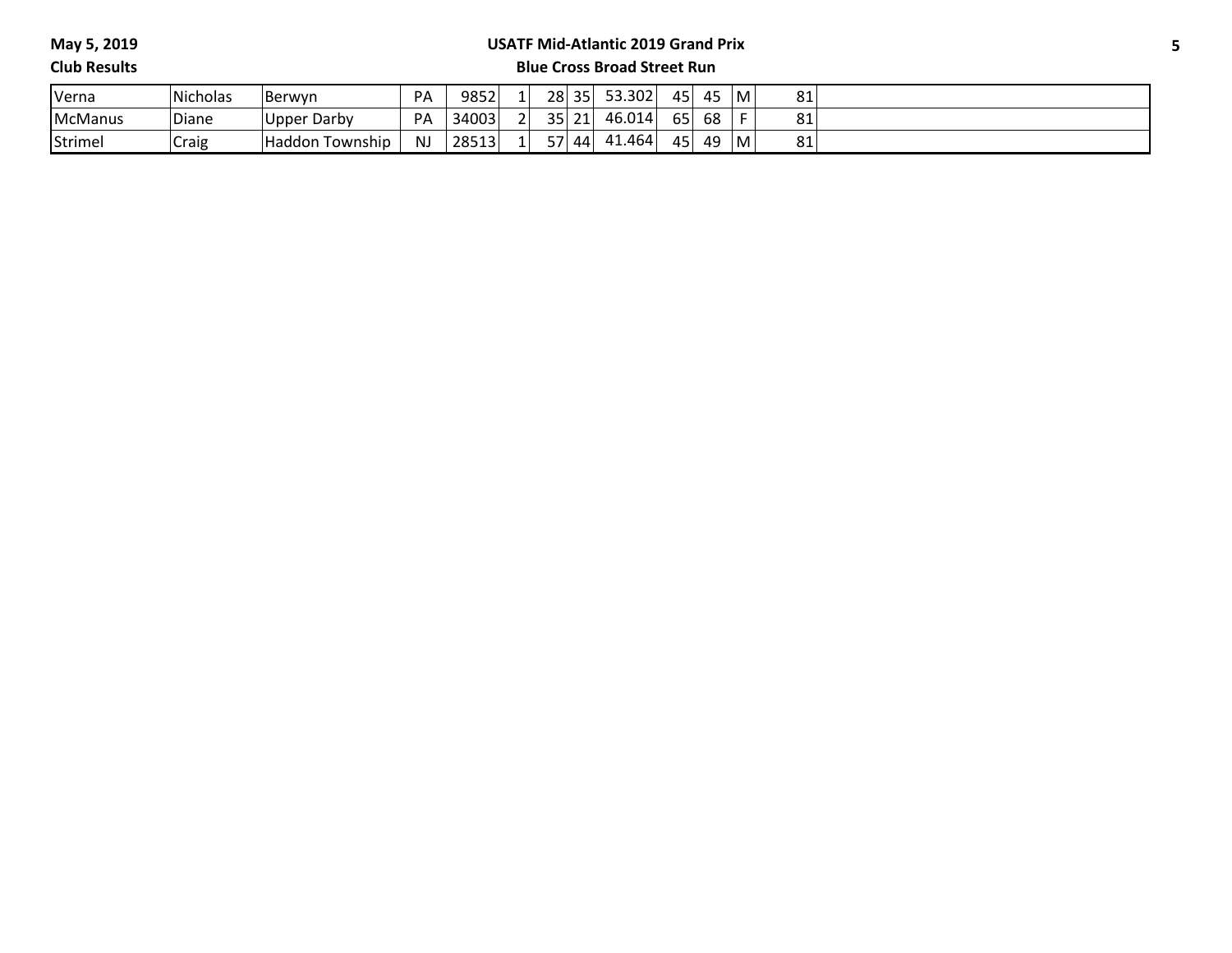#### **USATF Mid-Atlantic 2019 Grand Prix**

| Matuszak       | Paul        | Philadelphia        | PA        | 8 <sup>1</sup> | $\pmb{0}$      | 49             | 21             | 89.193 | 30              | 32 | M           | 82 | Philadelphia Runner Track Club |
|----------------|-------------|---------------------|-----------|----------------|----------------|----------------|----------------|--------|-----------------|----|-------------|----|--------------------------------|
| <b>Bishop</b>  | Meghan      | Philadelphia        | PA        | 127            | $\mathbf 0$    | 57             | 31             | 86.410 | 30 <sup>1</sup> | 34 | $\mathsf F$ | 82 |                                |
| Kane           | Matt        | Philadelphia        | PA        | 12             | 0              |                | 50 56          | 86.387 | 25              | 29 | M           | 82 |                                |
| Vido           | Margaret    | Philadelphia        | PA        | 114            | $\mathbf 0$    | 57             | 8              | 86.377 | 25              | 28 | $\mathsf F$ | 82 |                                |
| Hermann        | Ethan       | Philadelphia        | PA        | 13             | 0              | 51             | 17             | 85.798 | 15              | 19 | M           | 82 | 434.165                        |
| Mullin         | Christopher | Eagleville          | PA        | 17             | $\mathbf 0$    | 51             | 39             | 85.189 | 25              | 25 | M           | 82 |                                |
| Fragola        | Jessica     | Philadelphia        | PA        | 172            | 0              | 58             | 45             | 85.163 | 35              | 36 | $\mathsf F$ | 82 |                                |
| Rodden         | Katie       | Ardmore             | PA        | 149            | 0              | 58             | 8              | 84.891 | 25              | 25 | F           | 82 |                                |
| Voorhees       | Simon       | Philadelphia        | PA        | 21             | $\mathbf 0$    | 52             | 8              | 84.399 | 25              | 25 | M           | 82 |                                |
| <b>Brandon</b> | Kevin       | Philadelphia        | PA        | 24             | $\mathsf{O}$   | 52             | 14             | 84.237 | 25              | 28 | M           | 82 |                                |
| Choi           | David       | Lansdowne           | PA        | 26             | $\pmb{0}$      | 52             | 24             | 83.969 | 20              | 24 | M           | 82 |                                |
| Mateer         | Christopher | Philadelphia        | PA        | 28             | $\pmb{0}$      | 52             | 25             | 83.943 | 25              | 28 | M           | 82 |                                |
| Rissell        | Ethan       | Lafayette Hill      | PA        | 30             | 0              | 52             | 30             | 83.810 | 25              | 29 | M           | 82 |                                |
| <b>Barrett</b> | Liz         | Philadelphia        | PA        | 175            | $\pmb{0}$      | 58             | 54             | 83.786 | 25              | 27 | $\mathsf F$ | 82 |                                |
| Hallman        | Stephen     | Philadelphia        | PA        | 32             | $\mathsf{O}$   | 52             | 32             | 83.756 | 30 <sup>1</sup> | 31 | M           | 82 |                                |
| Everhart       | Ann Marie   | Philadelphia        | PA        | 226            | $\mathbf{1}$   | $\pmb{0}$      | $\mathbf{1}$   | 83.060 | 35              | 35 | $\mathsf F$ | 82 |                                |
| Predhome       | Alex        | Philadelphia        | PA        | 37             | $\overline{0}$ | 53             | $\overline{7}$ | 82.837 | 25              | 25 | M           | 82 |                                |
| Frei           | Kaitlin     | Philadelphia        | PA        | 216            | 0              | 59             | 49             | 82.502 | 20              | 23 | F           | 82 |                                |
| Sutton         | Kieran      | Philadelphia        | PA        | 38             | $\pmb{0}$      | 53             | 20             | 82.500 | 20              | 24 | M           | 82 |                                |
| Binder         | Joseph      | Haverford           | PA        | 44             | $\mathsf{O}$   |                | 53 41          | 82.490 | 35              | 35 | M           | 82 |                                |
| McGrath        | Colin       | Long Island City    | <b>NY</b> | 39             | $\pmb{0}$      | 53             | 25             | 82.402 | 30 <sup>1</sup> | 32 | M           | 82 |                                |
| Goswami        | Jennifer    | Gladwyne            | PA        | 250            | $\mathbf{1}$   | 0              | 36             | 82.261 | 35              | 35 | $\mathsf F$ | 82 |                                |
| <b>Davies</b>  | Geraint     | Cambridge           | MA        | 51             | 0              | 54             | 14             | 81.131 | 25              | 28 | M           | 82 |                                |
| Kalbian        | Irene       | Philadelphia        | PA        | 263            | $\mathbf{1}$   | 0              | 57             | 80.968 | 25              | 27 | $\mathsf F$ | 82 |                                |
| Thirumurthy    | Harsha      | Bala Cynwyd         | PA        | 107            | $\mathsf{O}$   |                | 56 56          | 80.943 | 40              | 42 | M           | 82 |                                |
| Young          | Jeff        | <b>West Chester</b> | PA        | 65             | $\overline{0}$ | 54             | 53             | 80.170 | 25              | 28 | M           | 82 |                                |
| McLaughlin     | Patrick     | Philadelphia        | PA        | 67             | 0              | 54             | 57             | 80.073 | 25              | 29 | M           | 82 |                                |
| Vido           | Michael     | Philadelphia        | PA        | 70             | 0              | 55             | $\overline{4}$ | 79.903 | 25              | 28 | M           | 82 |                                |
| Cohick         | Christy     | Hatfield            | PA        | 312            | $\mathbf{1}$   | $\mathbf{1}$   | 54             | 79.725 | 25              | 27 | $\mathsf F$ | 82 |                                |
| <b>Brand</b>   | Alec        | Philadelphia        | PA        | 74             | $\mathbf 0$    |                | 55 22          | 79.470 | 20              | 24 | M           | 82 |                                |
| Appman         | Timothy     | Philadelphia        | PA        | 81             | $\pmb{0}$      | 55             | 45             | 78.924 | 25              | 25 | M           | 82 |                                |
| Kelly          | Lauren      | Philadelphia        | PA        | 357            | $\mathbf{1}$   | $\overline{2}$ | 38             | 78.792 | 25              | 28 | $\mathsf F$ | 82 |                                |
| Fulmer         | Stephanie   | Philadelphia        | PA        | 363            | $\mathbf{1}$   | $\overline{2}$ | 41             | 78.729 | 25              | 29 | F           | 82 |                                |
| Foley          | Joe         | Philadelphia        | PA        | 86             | $\mathbf 0$    | 55             | 56             | 78.695 | 30 <sup>1</sup> | 32 | M           | 82 |                                |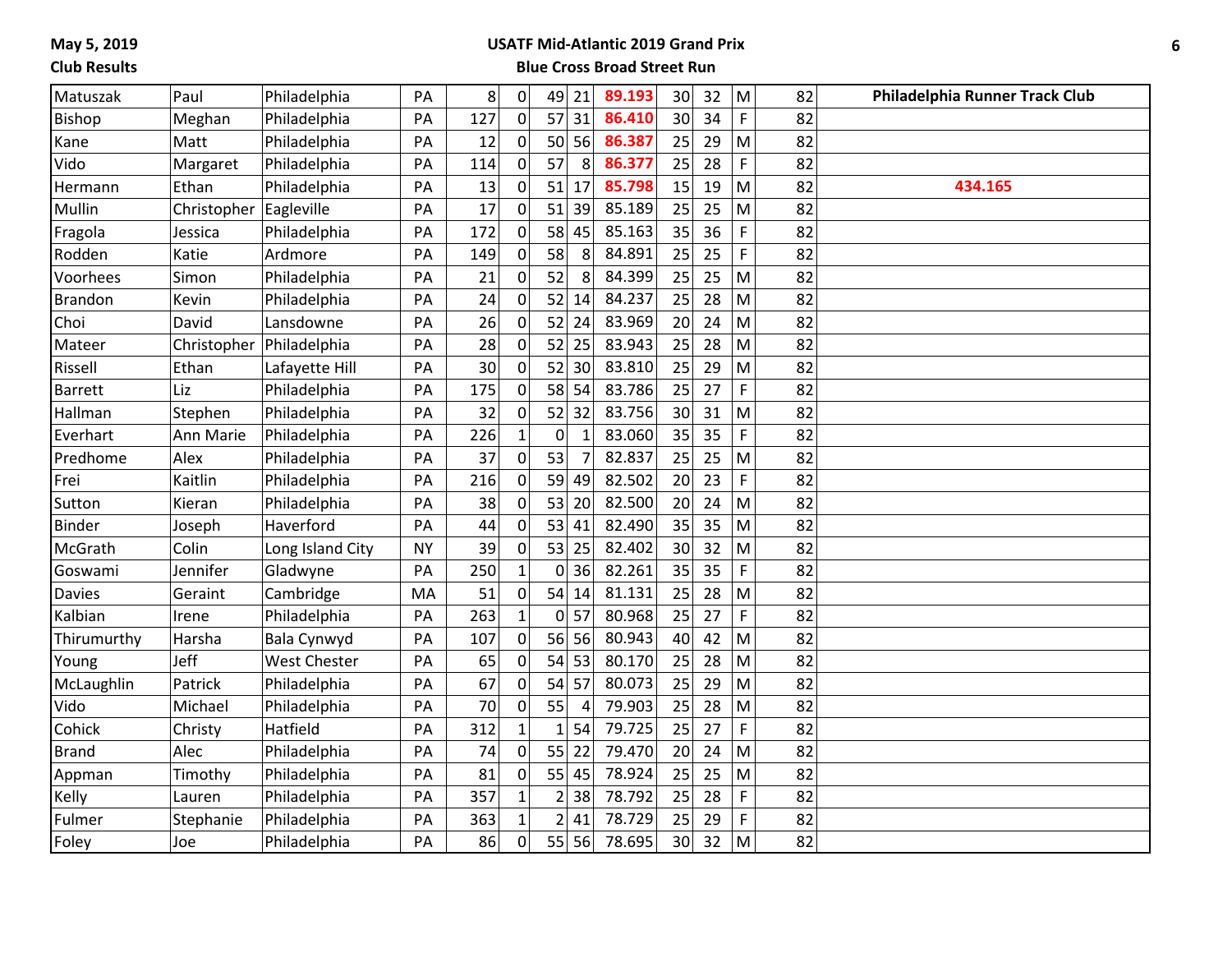#### **USATF Mid-Atlantic 2019 Grand Prix**

| Ruchkin        | Ivan         | Philadelphia | PA        | 88   | 0            | 55              | 59             | 78.595 | 25              | 29 | M | 82 |  |
|----------------|--------------|--------------|-----------|------|--------------|-----------------|----------------|--------|-----------------|----|---|----|--|
| McClellan      | Thomas       | Primos       | PA        | 90   | 0            | 56              | 8              | 78.385 | 20              | 23 | M | 82 |  |
| Leathers       | Cain         | Philadelphia | PA        | 98   | 0l           | 56              | 31             | 77.853 | 20              | 24 | M | 82 |  |
| Smith          | Zach         | Philadelphia | PA        | 7380 | 0            | 57              | $\overline{0}$ | 77.193 | 30              | 31 | M | 82 |  |
| Lyman          | Breandan     | Philadelphia | PA        | 109  | 0            | 57              | 1              | 77.170 | 25              | 29 | M | 82 |  |
| Cember         | Abigail      | Ardmore      | PA        | 461  | $\mathbf{1}$ | 3               | 59             | 77.129 | 25              | 27 | F | 82 |  |
| Dorey-Stein    | Caroline     | Philadelphia | PA        | 463  | $\mathbf{1}$ | 4               |                | 77.069 | 25              | 26 | F | 82 |  |
| Krall          | Max          | Philadelphia | PA        | 125  | 0            | 57              | 24             | 76.655 | 25              | 26 | M | 82 |  |
| Nieto          | Benjamin     | Philadelphia | PA        | 129  | 0l           | 57              | 33             | 76.455 | 30              | 31 | M | 82 |  |
| Unger          | Meredith     | Wayne        | PA        | 1096 | $\mathbf{1}$ | 9               |                | 76.127 | 40              | 44 | F | 82 |  |
| <b>Nichols</b> | Rebecca      | Philadelphia | PA        | 538  | $\mathbf{1}$ | 4               | 51             | 76.099 | 25              | 28 | F | 82 |  |
| Long           | Erica        | Haddonfield  | <b>NJ</b> | 559  | $\mathbf{1}$ | 5               | $\overline{7}$ | 75.787 | 25              | 28 | F | 82 |  |
| Ferry          | Matthew      | Philadelphia | PA        | 164  | 0            | 58              | 34             | 75.128 | 20              | 24 | M | 82 |  |
| Jones          | Lindsay      | Philadelphia | PA        | 635  | $\mathbf{1}$ | 5               | 50             | 74.962 | 25              | 26 | F | 82 |  |
| Taggart        | Patrick      | Philadelphia | PA        | 193  | οl           | 59              | 23             | 74.235 | 30              | 33 | M | 82 |  |
| <b>Biggin</b>  | <b>Blair</b> | Philadelphia | PA        | 196  | 0l           | 59              | 25             | 74.053 | 25              | 29 | M | 82 |  |
| Ryan           | Maura        | Doylestown   | PA        | 764  | $\mathbf{1}$ | 6               | 50             | 73.915 | 30              | 31 | F | 82 |  |
| Zimmet         | Austin       | Philadelphia | PA        | 221  | οl           | 59              | 52             | 73.497 | 25              | 28 | M | 82 |  |
| Foley          | Christine    | Philadelphia | PA        | 979  |              | 8               | 26             | 72.187 | 30              | 31 | F | 82 |  |
| Molczan        | Aliah        | Philadelphia | PA        | 1067 | $\mathbf{1}$ | 8               | 57             | 72.081 | 30              | 34 | F | 82 |  |
| Dahab          | Sophia       | Philadelphia | PA        | 1449 | $\mathbf{1}$ | 10 <sup>1</sup> | 59             | 69.829 | 30 <sup>1</sup> | 33 | F | 82 |  |
| Santiago       | Daryl        | Philadelphia | PA        | 395  |              | 3               |                | 69.794 | 30 <sup>2</sup> | 32 | M | 82 |  |
| Mallozzi       | Daniel       | Philadelphia | PA        | 396  | $\mathbf{1}$ | 3               |                | 69.767 | 25              | 25 | M | 82 |  |
| Sanchez        | Lucia        | Newtown      | PA        | 1405 | $\mathbf{1}$ | 10              | 46             | 69.736 | 20              | 23 | F | 82 |  |
| Palumbo        | Kurt         | Philadelphia | PA        | 404  | $\mathbf{1}$ | 3               | 10             | 69.657 | 25              | 26 | M | 82 |  |
| <b>Skalski</b> | Evan         | Philadelphia | PA        | 403  | $\mathbf{1}$ | 3               | 10             | 69.657 | 25              | 28 | M | 82 |  |
| Gadkari        | Preshita     | Philadelphia | PA        | 1586 | $\mathbf{1}$ | 11              | 50             | 68.701 | 25              | 29 | F | 82 |  |
| <b>Tozzo</b>   | Alex         | Philadelphia | PA        | 777  | $\mathbf{1}$ | $6 \mid$        | 59             | 65.812 | 30              | 33 | M | 82 |  |
| Tierney        | MaryAnn      | Philadelphia | PA        | 5902 | $\mathbf{1}$ | 22              | 41             | 62.165 | 40              | 41 | F | 82 |  |
| Pearse         | Kylie        | Philadelphia | PA        | 7329 |              | 25              | 3              | 58.025 | 25              | 26 | F | 82 |  |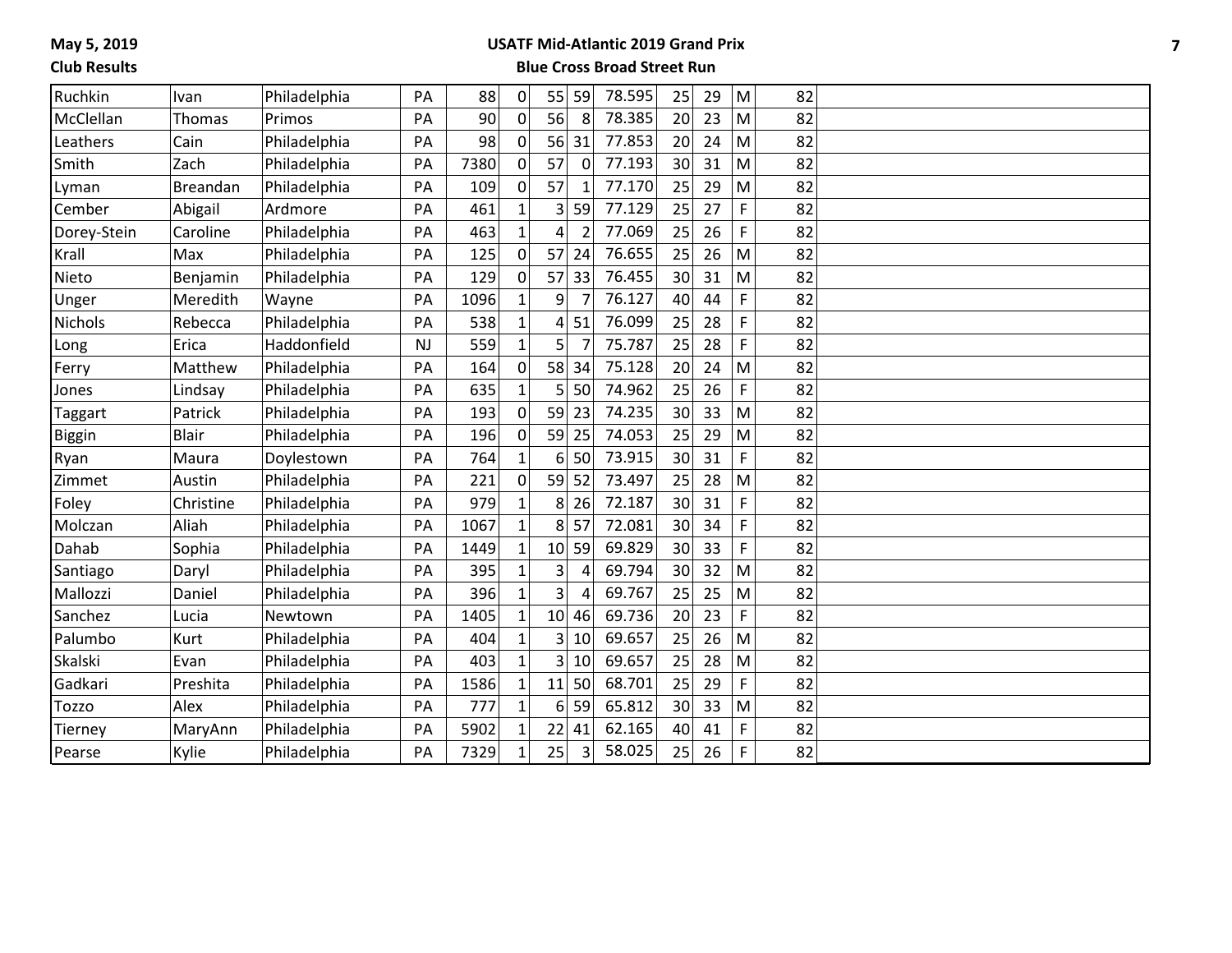# **Club Results**

# **USATF Mid-Atlantic 2019 Grand Prix**

| Anderson      | Andrea       | Philadelphia        | PA        | 18493 | $\mathbf 1$    |                 | 39 42          | 51.922 | 40              | 42 | F           | 110  | <b>AOC Ambler Track Club - 50.922</b>         |
|---------------|--------------|---------------------|-----------|-------|----------------|-----------------|----------------|--------|-----------------|----|-------------|------|-----------------------------------------------|
| Peterson      | Christy      | <b>North Wales</b>  | PA        | 264   | $\mathbf{1}$   |                 | 0 58           | 86.304 | 40              | 44 | F           | 155  | <b>Athena Track Club</b>                      |
| Pangburn      |              |                     |           |       |                |                 |                |        |                 |    |             |      |                                               |
| (Hankin)      | Julie        | Downingtown         | PA        | 1209  | $\mathbf 1$    | 9               | 44             | 84.512 | 50              | 54 | F           | 155  |                                               |
| Dean          | Abby         | Philadelphia        | PA        | 487   | $\overline{1}$ | $\vert$         | 21             | 84.227 | 45              | 47 | F           | 155  |                                               |
| Rubinich      | Kara         | Downingtown         | PA        | 295   | $\mathbf{1}$   | $\mathbf{1}$    | 37             | 82.851 | 40              | 40 | F           | 155  |                                               |
| Heppelmann    | Patricia     | Malvern             | PA        | 990   | $\mathbf{1}$   | 8               | 29             | 78.316 | 45              | 46 | F           | 155  | 416.210                                       |
| McCoubrie     | Chelsea      | Downingtown         | PA        | 15065 | $\mathbf{1}$   | 35              | 21             | 51.757 | 25              | 26 | F           | 155  |                                               |
| <b>Bowler</b> | Akil         | Philadelphia        | PA        | 24161 | $\mathbf 1$    | 48              | 13             | 43.632 | 45              | 45 | M           | 181  | <b>TNT International Racing Club - 43.632</b> |
| Sandercock    | Matthew      | Exton               | PA        | 173   | $\pmb{0}$      |                 | 58 48          | 83.759 | 45              | 50 | M           | 182  | <b>Downingtown Running Club</b>               |
| Kampf         | Seth         | Collegeville        | PA        | 63    | $\mathbf 0$    | 54              | 37             | 80.867 | 30 <sup>1</sup> | 34 | M           | 182  |                                               |
| Matthews      | John         | <b>Honey Brook</b>  | PA        | 73    | $\pmb{0}$      | 55              | 21             | 79.494 | 20              | 24 | M           | 182  |                                               |
| McConnell     | Lee          | Malvern             | PA        | 1600  | $\mathbf{1}$   | 11              | 54             | 78.605 | 65              | 65 | M           | 182  |                                               |
| DiPangrazio   | Denise       | Downingtwon         | PA        | 6705  | $\mathbf{1}$   | 23              | 59             | 78.012 | 60              | 62 | $\mathsf F$ | 182  | 400.735                                       |
| Dietrick      | Kimberly     | Malvern             | PA        | 1339  | $\overline{1}$ | 10 <sup>1</sup> | 26             | 75.390 | 45              | 45 | F           | 182  |                                               |
| <b>Bizal</b>  | Michael      | Exton               | PA        | 1369  | $\mathbf{1}$   |                 | 10 32          | 74.953 | 55              | 58 | M           | 182  |                                               |
| Bodary        | Michael      | Downingtown         | PA        | 1565  | $\mathbf{1}$   | 11              | 43             | 73.716 | 55              | 58 | M           | 182  |                                               |
| Call          | Kathryn      | Downingtown         | PA        | 8550  | $\mathbf 1$    | 26              | 53             | 73.355 | 60              | 60 | F           | 182  |                                               |
| Fillippo      | <b>Brian</b> | Phoenixville        | PA        | 2216  | $\mathbf{1}$   | 14              | 13             | 71.907 | 55              | 59 | M           | 182  |                                               |
| Hessels       | Andre        | Wayne               | PA        | 693   | $\mathbf{1}$   | 6 <sup>1</sup>  | 16             | 70.674 | 40              | 44 | M           | 182  |                                               |
| Matthews      | Kevin        | Honey Brook         | PA        | 3687  | $\mathbf{1}$   | 18              | 14             | 65.765 | 55              | 55 | M           | 182  |                                               |
| Matthews      | Mary         | <b>Honey Brook</b>  | PA        | 20248 | $\mathbf{1}$   | 42              | 3              | 61.620 | 55              | 59 | F           | 182  |                                               |
| Farrell       | Michael      | Downingtown         | PA        | 4993  | $\mathbf{1}$   | 20              | 53             | 60.890 | 50              | 50 | M           | 182  |                                               |
| Prosser       | Greg         | Downingtown         | PA        | 3577  | $\mathbf{1}$   | 18              | $\mathbf 0$    | 60.043 | 40              | 44 | M           | 182  |                                               |
| Forward       | Doug         | Thorndale           | PA        | 7899  | $\mathbf{1}$   | 25              | 57             | 58.813 | 50              | 53 | M           | 182  |                                               |
| Conway        | Bill         | Downingtown         | PA        | 11710 | $\mathbf{1}$   | 31              | $\overline{3}$ | 58.063 | 55              | 58 | M           | 182  |                                               |
| Reitinger     | Eric         | <b>Mount Laurel</b> | <b>NJ</b> | 100   | $\pmb{0}$      | 56              | 34             | 78.285 | 35              | 35 | M           | 306  | <b>Moorestown Distance Running Project</b>    |
| Aliferov      | Oleg         | Cherry Hill         | <b>NJ</b> | 1084  | $\mathbf{1}$   | 9               | $\overline{2}$ | 70.715 | 45              | 49 | M           | 306  |                                               |
| Wojnar        | Rich         | Cinnaminson         | <b>NJ</b> | 1222  | $\mathbf{1}$   | 9               | 50             | 68.186 | 45              | 46 | M           | 306  |                                               |
| Molz          | Marie        | <b>Mount Laurel</b> | <b>NJ</b> | 11847 | $\mathbf{1}$   | 31              | 14             | 56.741 | 40              | 42 | $\mathsf F$ | 306  |                                               |
| McGrier       | Dawn         | Swedesboro          | <b>NJ</b> | 28018 | $\mathbf{1}$   |                 | 56 19          | 49.434 | 50              | 52 | F           | 306  | 323.361                                       |
| Nolan         | Peter        | Yardley             | PA        | 6914  | $\mathbf 1$    | 24              | 24             | 60.407 | 50              | 54 | M           | 1131 | <b>Bucks County Roadrunners</b>               |
| Murphy        | Tyler        | Langhorne           | PA        | 5342  | $\mathbf{1}$   | 21              | 37             | 59.812 | 45              | 49 | M           | 1131 |                                               |
| Stewart       | Daniel       | Yardley             | PA        | 17527 | $\mathbf{1}$   | 38              | 28             | 49.171 | 45              | 48 | M           | 1131 | 169.390                                       |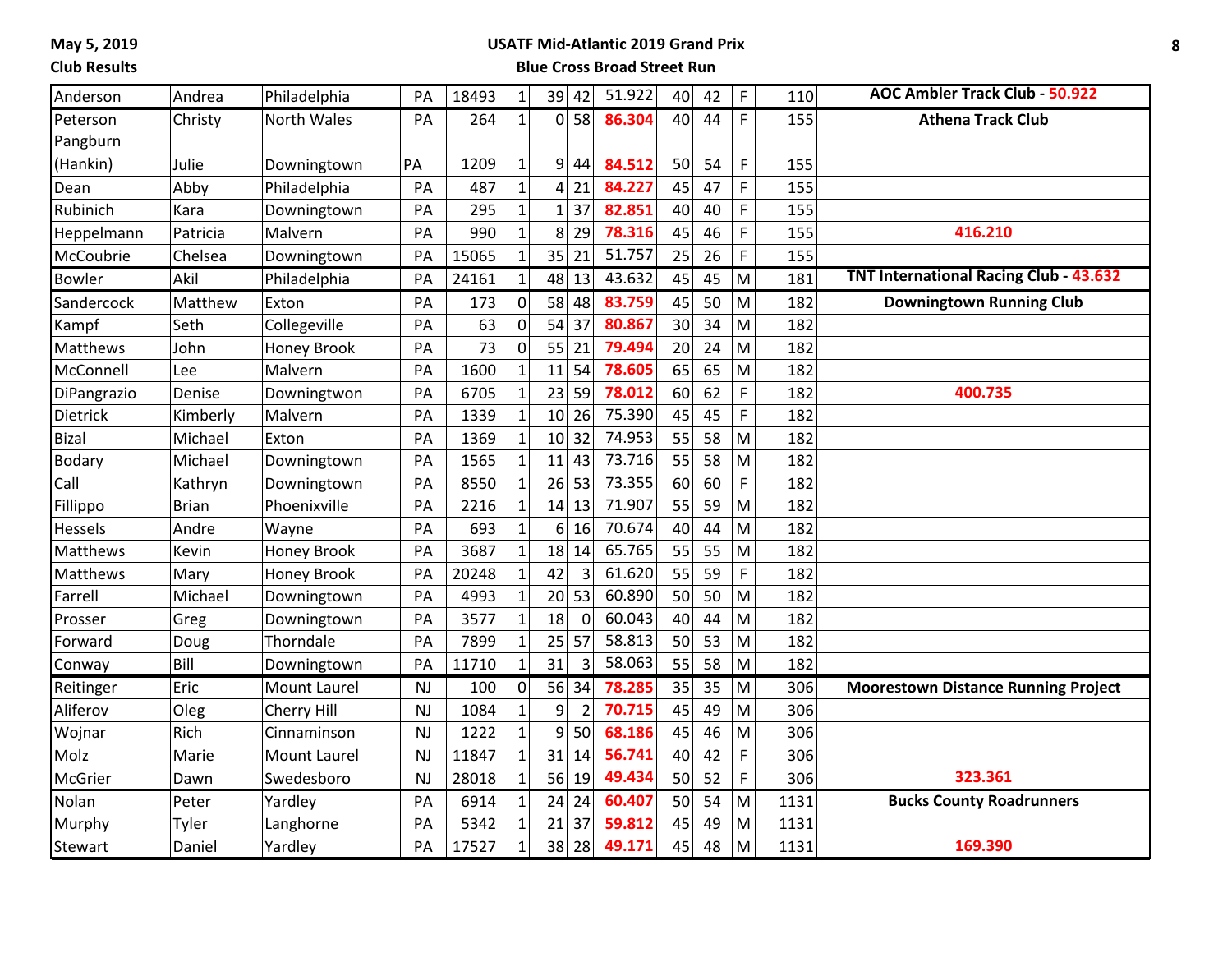# **Club Results**

# **USATF Mid-Atlantic 2019 Grand Prix**

| Goodman       | Hilary     | Springhouse         | PA        | 2079  | $\mathbf{1}$ | 13              | 46             | 81.948 | 55              | 56 | $\mathsf F$ | 1173 | <b>Ambler Area Running Club</b> |
|---------------|------------|---------------------|-----------|-------|--------------|-----------------|----------------|--------|-----------------|----|-------------|------|---------------------------------|
| Varallo       | Vince      | Fort Washington     | PA        | 176   | 0            |                 | 58 56          | 80.798 | 45              | 46 | M           | 1173 |                                 |
| <b>Boland</b> | Robert     | Warrington          | PA        | 1035  | $\mathbf{1}$ | 8               | 47             | 80.591 | 60              | 63 | M           | 1173 |                                 |
| Corino        | Kristy     | <b>Blue Bell</b>    | PA        | 6121  | $\mathbf{1}$ | 23              | $\overline{2}$ | 72.802 | 55              | 56 | F           | 1173 |                                 |
| Moll          | Vlatka     | Doylestown          | PA        | 16739 | $\mathbf{1}$ | 37              | 29             | 71.175 | 65              | 66 | $\mathsf F$ | 1173 | 387.313                         |
| Harmon        | <b>Bob</b> | Glenside            | PA        | 9528  | $\mathbf{1}$ | 28              | 11             | 65.394 | 65              | 67 | M           | 1173 |                                 |
| Gelembiuk     | Lisa Marie | Schwenksville       | PA        | 6784  | $\mathbf{1}$ | 24              | 9              | 64.409 | 45              | 47 | $\mathsf F$ | 1173 |                                 |
| Lombardi      | James      | Oreland             | PA        | 10370 | $\mathbf{1}$ | 29              | 18             | 56.103 | 50              | 52 | M           | 1173 |                                 |
| <b>Brown</b>  | Lauren     | Lansdale            | PA        | 14800 | $\mathbf{1}$ | 35              | $\overline{0}$ | 53.421 | 35              | 39 | F           | 1173 |                                 |
| Dunn          | Karen      | <b>Trappe</b>       | PA        | 302   | $1\vert$     | 1               | 44             | 83.855 | 40              | 42 | F           |      | <b>Unattached</b>               |
| Butowsky      | Howard     | Perkasie            | PA        | 408   | $\mathbf{1}$ | 3               | 12             | 78.586 | 50              | 51 | M           |      | <b>Unattached</b>               |
| O'Connor      | Siobhan    | Philadelphia        | PA        | 414   | $\mathbf{1}$ | $\overline{3}$  | 18             | 78.041 | 30 <sup>1</sup> | 31 | F           |      | Unattached                      |
| Chiaramonte   | Jasmine    | Meadowbrook         | PA        | 802   | $\mathbf{1}$ | 7               | 11             | 77.673 | 40              | 43 | F           |      | <b>Unattached</b>               |
| Hampton       | Joy        | Mullica hill        | <b>NJ</b> | 18354 | $\mathbf{1}$ | 39              | 30             | 76.499 | 70              | 72 | $\mathsf F$ |      | <b>Unattached</b>               |
| Armstrong     | Michael    | Havertown           | PA        | 1231  | $\mathbf{1}$ |                 | 9 53           | 73.623 | 55              | 55 | M           |      | <b>Unattached</b>               |
| Nicolosi      | Philip     | Easton              | PA        | 794   | $\mathbf{1}$ | $\overline{7}$  | 9              | 72.698 | 45              | 49 | M           | 1119 | Not a current club - Unattached |
| Rankin        | Michael    | Turnersville        | <b>NJ</b> | 2375  | $\mathbf{1}$ | 14              | 46             | 71.378 | 55              | 59 | M           |      | <b>Unattached</b>               |
| <b>Krauss</b> | Michael    | Wallingford         | PA        | 945   | $\mathbf{1}$ | 8               | 14             | 68.637 | 40              | 44 | M           |      | <b>Unattached</b>               |
| Wert          | Cheryl     | Havertown           | PA        | 4739  | $\mathbf{1}$ | 20              | 19             | 68.251 | 45              | 48 | F           |      | <b>Unattached</b>               |
| Zuiderhof     | Dana       | Pipersville         | PA        | 2231  | $\mathbf{1}$ | 14              | 17             | 67.355 | 35              | 36 | F           |      | <b>Unattached</b>               |
| Comber        | Devon      | Maple Glen          | PA        | 1137  | $\mathbf{1}$ | $\overline{9}$  | 20             | 64.784 | 15              | 16 | M           |      | <b>Unattached</b>               |
| Dang          | Anh        | Philadelphia        | PA        | 1916  | $\mathbf{1}$ | 13              | 11             | 63.995 | 40              | 44 | M           |      | <b>Unattached</b>               |
| Seltzer       | Kevin      | Wilmington          | DE        | 1278  | $\mathbf{1}$ | 10              | $\overline{7}$ | 62.753 | 25              | 27 | M           |      | <b>Unattached</b>               |
| Rodriguez     | Jose       | Ambler              | PA        | 4518  | $\mathbf{1}$ | 19              | 54             | 62.703 | 50              | 52 | M           |      | <b>Unattached</b>               |
| Wrenn         | Jeffrey    | Downingtown         | PA        | 6134  | $\mathbf{1}$ | 23              | $\overline{3}$ | 60.867 | 50              | 53 | M           | 31   | Not a current club - Unattached |
| Stein         | James      | Yardley             | PA        | 10526 | $\mathbf{1}$ | 29              | 29             | 60.756 | 60              | 61 | M           |      | <b>Unattached</b>               |
| Schafer       | Neil       | Collegeville        | PA        | 4767  | $\mathbf{1}$ | 20              | 22             | 60.742 | 45              | 49 | M           |      | <b>Unattached</b>               |
| Uebele        | Matthew    | Havertown           | PA        | 4159  | $\mathbf{1}$ | 19              | 12             | 58.649 | 40              | 43 | M           |      | <b>Unattached</b>               |
| Cross         | Zachary    | Lafayette Hill      | PA        | 6203  | $\mathbf{1}$ | 23              | 9              | 56.785 | 45              | 45 | M           | 408  | Not a current club - Unattached |
| Padien        | Paul       | <b>Chadds Ford</b>  | PA        | 10896 | $\mathbf{1}$ | 29              | 57             | 56.680 | 50              | 54 | M           |      | <b>Unattached</b>               |
| Ronayne       | Jennifer   | <b>West Chester</b> | PA        | 10279 | $\mathbf{1}$ | 29              | 11             | 55.335 | 25              | 28 | F           |      | <b>Unattached</b>               |
| Petraglia     | Daria      | Philadelphia        | PA        | 21714 | $\mathbf{1}$ | 44              | 16             | 54.476 | 50              | 51 | $\mathsf F$ |      | <b>Unattached</b>               |
| Johnson       | Steven     | <b>Blue Bell</b>    | PA        | 11394 | $\mathbf{1}$ | 30 <sup>2</sup> | 36             | 53.882 | 45              | 49 | M           |      | <b>Unattached</b>               |
| O'Brien       | Jerry      | Philadelphia        | PA        | 5991  | $\mathbf{1}$ | 22              | 48             | 53.140 | 30              | 30 | M           |      | <b>Unattached</b>               |